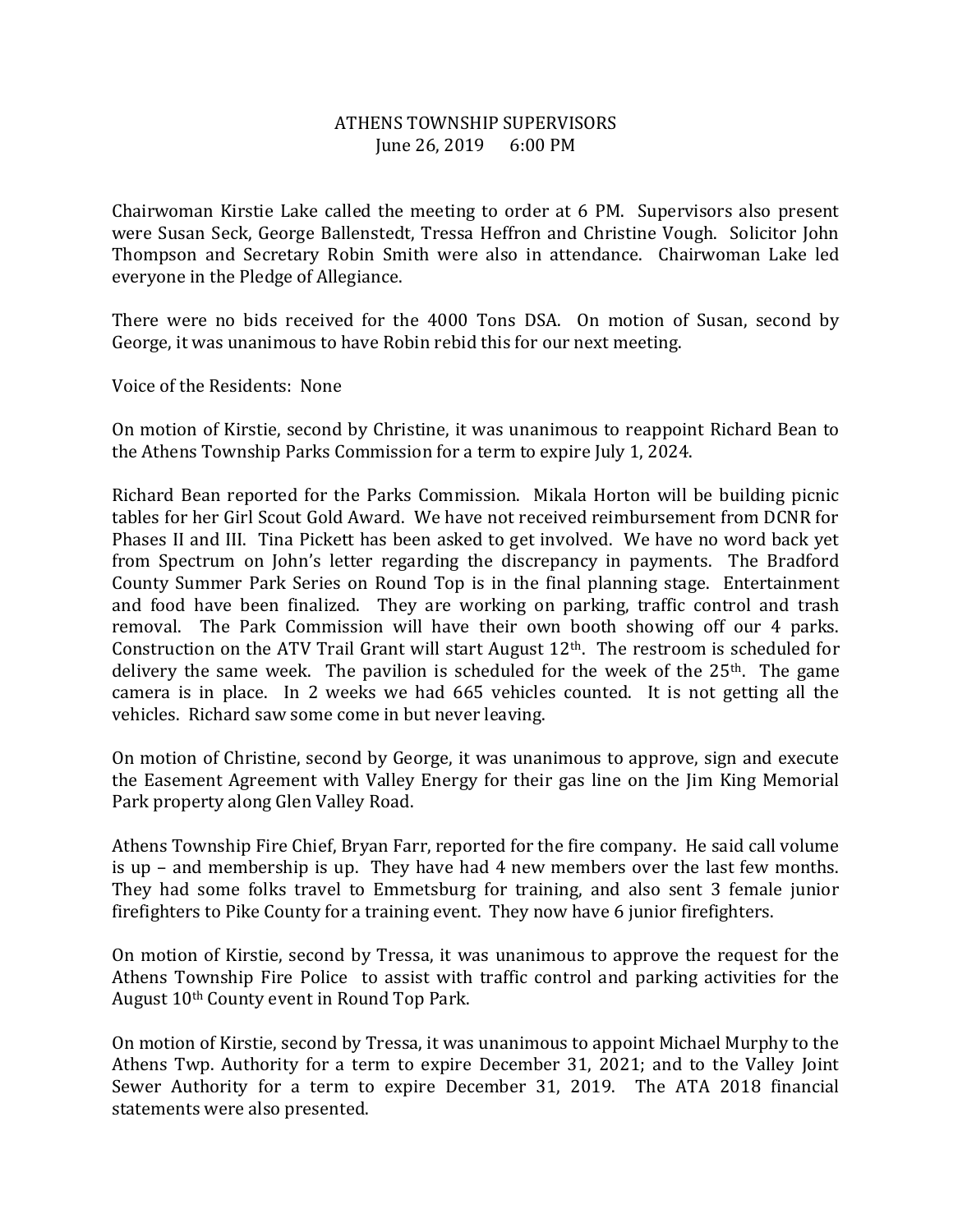Page Two Athens Township Supervisors June 26, 2019

On motion of George, second by Tressa, it was unanimous to pay the monthly bills as presented. A complete listing of revenues and expenditures are on file in the office of the Treasurer.

On motion of Kirstie, second by Tressa, it was unanimous to scrap the broken chainsaw.

On motion of Tressa, second by Christine, it was unanimous to have Susan send letters to PennDOT request permission to install a "Hearing Impaired Child" sign near 888 Glen Valley Road and a "Watch Children" sign near McCloe's Trailer Park on Wolcott Hollow Rd.

Susan reported that Truck 10 had an electrical fire in the cab on Weaver Road. She believes the insurance company will total it because of the extent of the electrical damage. It also fried our new radio. Robin will file an insurance claim with Gannon.

On motion of Susan, second by George, it was unanimous to put our old crusher out to bid – as is – as soon as Susan gets the crusher specs to Robin.

Robin reported that she received an email from Tim Sullivan advising us the Road C agreement expired in October, 2018, so we are on our own now. Susan said we may have to do crack sealing this year.

Robin advised the Board that the updated FEMA flood maps are out, and the appeal period will end on September 11, 2019. We need to have a public hearing so the public can come and review the maps to see if there are changes to their properties. If they want to appeal the new mapping, the township will have to submit it for them. The Board set the date of July 16, 2019 at 6 PM for the public hearing. John Thompson will place the legal notice in the Daily Review.

On motion of Kirstie, second by Tressa, it was unanimous to approve the renewal of Ed Reid's PAFPM annual membership at a cost of \$50.

On motion of George, second by Kirstie, it was unanimous to allow the office employees to use one of their vacation days on July 5, 2019 (if they choose to), even if it means the office will be closed.

On motion of Tressa, second by George, it was unanimous to advise Code Inspections, Inc. that we do not wish to retain the residential building plans, and to allow them to dispose of the remaining residential plans for the years 2004 to 2013.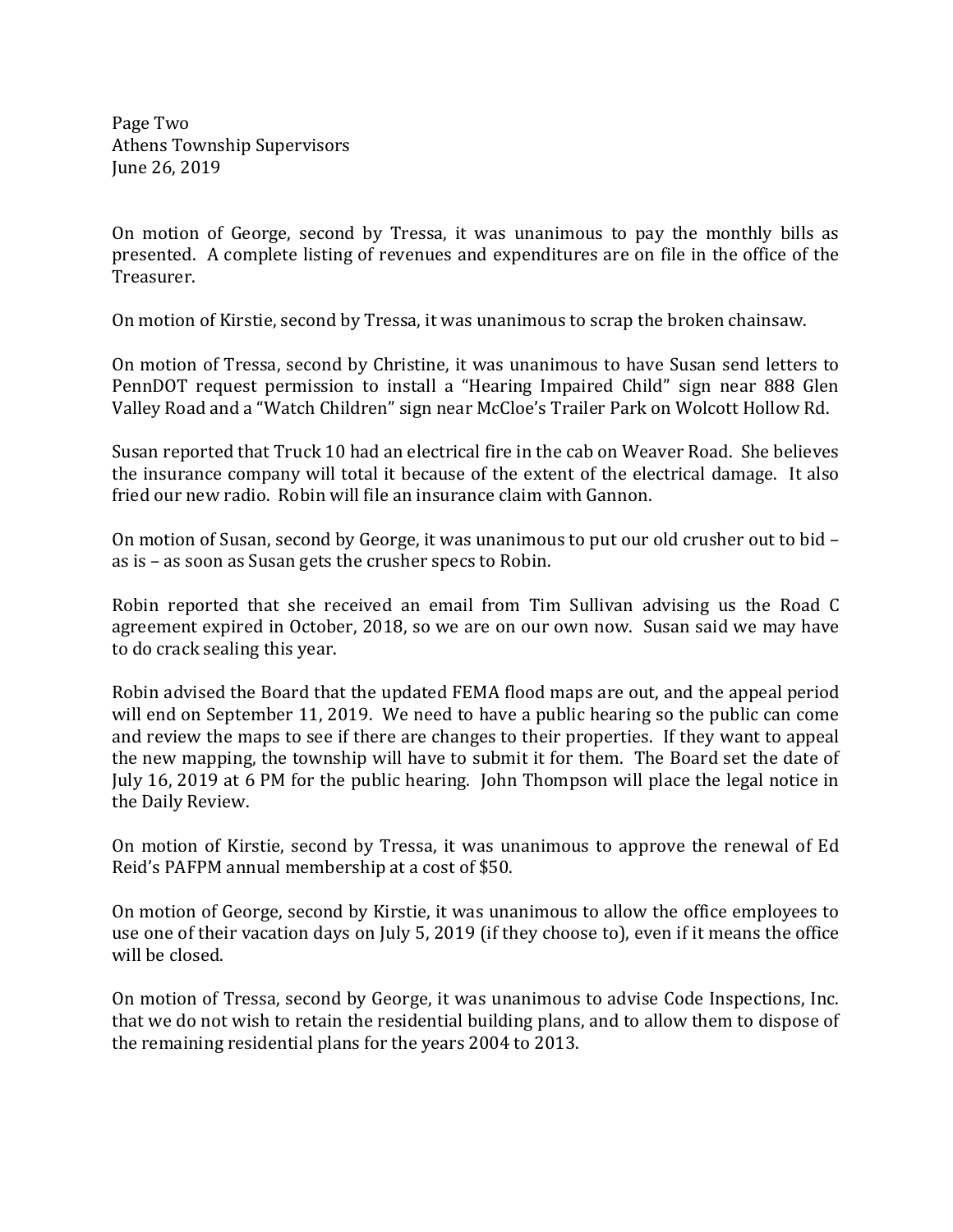Page Three Athens Township Supervisors June 26, 2019

Robin reported that the police department moved into the Emergency Operations Center (EOC) and we need to find another location for it, because we are required by law to have one. Keith Stackhouse is our Emergency Management Coordinator and he submitted a plan for modifications to the meeting room to be able to use that for our EOC. Discussion was held. On motion of Christine, second by George, it was unanimous to move forward with the modifications to the meeting room to allow it to also be used as our EOC.

Robin advised the Board that the Liquid Fuels audit for 2017 and 2018 has been completed and there were no findings.

On motion of Tressa, second by George, it was unanimous to approve the minutes of May 29, 2019 as written.

Robin told the Board that we did not receive last month's Building Permits report because of technical difficulties, and this month's report is not here because we had a power outage and were unable to print it. On motion of Tressa, second by Christine, it was unanimous to accept the Police, Roads and Fire Reports as presented.

Kirstie reported that the Police Department had 701 overtime hours for their participation in the latest drug taskforce roundup. \$36,094 has been reimbursed by the AG's office, 24 of the 28 offenses took place in Athens Township, and 229 grams of crystal meth, heroin, and fentanyl was comfiscated – and that doesn't include any pills. She also said the SROs graduated from National SRO School – with the school paying the registration and the township paying wages and transportation.

Chairwoman Kirstie Lake took the Board into executive session at 6:45 PM for personnel and pending litigation. The regular meeting reconvened at 8:45 PM.

On motion of Kirstie, second by Susan, it was unanimous to hire Alex Walter as the Recycling Manager at \$10/hour; to take over all duties including scheduling of workers; to start once his employment paperwork has been completed with Ruth.

On motion of Kirstie, second by George, it was unanimous to hire Matthew Gulyas, Katelynn Wright and Aaron Smith as recycling backup attendants at \$7.25/hour to begin when the employment paperwork is complete with Ruth, and when a backup is needed.

On motion of Tressa, second by Susan, it was unanimous to have John Thompson send a letter to Mark Hawthorne and also a letter to Jonathan Foster, Jr. and Frank Como.